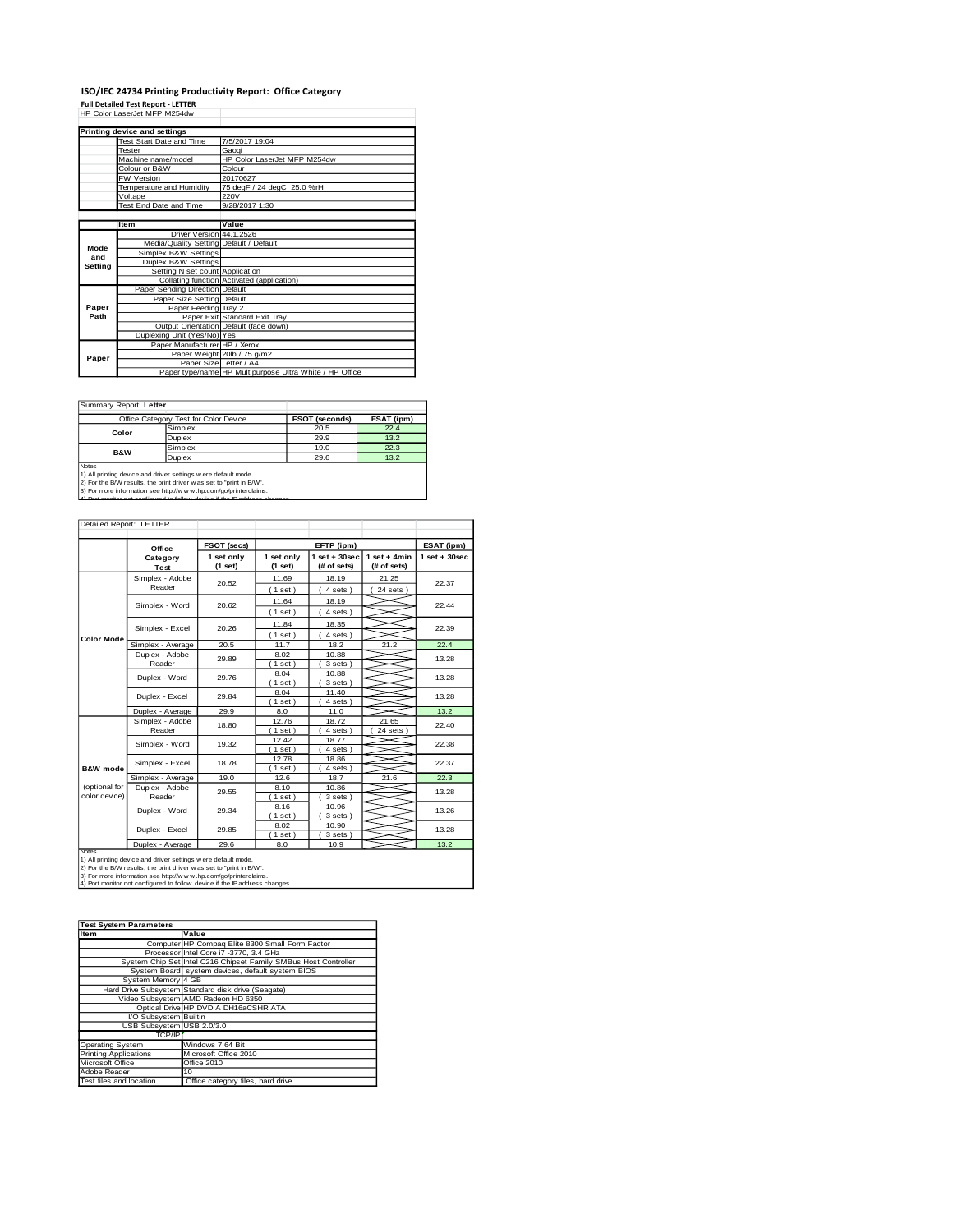# **ISO/IEC 24734 Printing Productivity Report: Office Category<br>Full Detailed Test Report - A4<br>HP Color LaserJet MFP M254dw**

|         | HP Color LaserJet MFP M254dw            |                                                         |
|---------|-----------------------------------------|---------------------------------------------------------|
|         | Printing device and settings            |                                                         |
|         | Test Start Date and Time                | 7/5/2017 19:04                                          |
|         | Tester                                  | Gaogi                                                   |
|         | Machine name/model                      | HP Color LaserJet MFP M254dw                            |
|         | Colour or B&W                           | Colour                                                  |
|         | <b>FW Version</b>                       | 20170627                                                |
|         | Temperature and Humidity                | 75 degF / 24 degC 25.0 %rH                              |
|         | Voltage                                 | 220V                                                    |
|         | Test End Date and Time                  | 9/28/2017 1:30                                          |
|         |                                         |                                                         |
|         | <b>Item</b>                             | Value                                                   |
|         | Driver Version 44.1.2526                |                                                         |
| Mode    | Media/Quality Setting Default / Default |                                                         |
| and     | Simplex B&W Settings                    |                                                         |
| Setting | Duplex B&W Settings                     |                                                         |
|         | Setting N set count Application         |                                                         |
|         |                                         | Collating function Activated (application)              |
|         | Paper Sending Direction Default         |                                                         |
|         | Paper Size Setting Default              |                                                         |
| Paper   | Paper Feeding Tray 2                    |                                                         |
| Path    |                                         | Paper Exit Standard Exit Tray                           |
|         |                                         | Output Orientation Default (face down)                  |
|         | Duplexing Unit (Yes/No) Yes             |                                                         |
|         | Paper Manufacturer HP / Xerox           |                                                         |
| Paper   |                                         | Paper Weight 20lb / 75 g/m2                             |
|         |                                         | Paper Size Letter / A4                                  |
|         |                                         | Paper type/name HP Multipurpose Ultra White / HP Office |

Summary Report: **A4**

| Office Category Test for Color Device |                                                                | <b>FSOT (seconds)</b> | ESAT (ipm) |
|---------------------------------------|----------------------------------------------------------------|-----------------------|------------|
| Colour                                | Simplex                                                        | 21.1                  | 21.2       |
|                                       | Duplex                                                         | 30.5                  | 12.8       |
| <b>B&amp;W</b>                        | Simplex                                                        | 19.8                  | 21.1       |
|                                       | Duplex                                                         | 29.9                  | 12.8       |
| Notes                                 | 1) All printing device and driver settings w ere default mode. |                       |            |

1) All printing device and driver settings were default mode.<br>2) For the B/W results, the print driver was set to "print in B/W".<br>3) For more information see http://www.hp.com/go/printerclaims.<br>4) Port monitor not configur

| Detailed Report: A4            |                           |                       |                                              |                                   |                               |                 |
|--------------------------------|---------------------------|-----------------------|----------------------------------------------|-----------------------------------|-------------------------------|-----------------|
|                                | Office                    | FSOT (secs)           |                                              | EFTP (ipm)                        |                               | ESAT (ipm)      |
|                                | Category<br>Test          | 1 set only<br>(1 set) | 1 set only<br>(1 set)                        | $1$ set + $30$ sec<br>(# of sets) | $1$ set + 4min<br>(# of sets) | $1$ set + 30sec |
|                                | Simplex - Adobe<br>Reader | 21.16                 | 11.34<br>17.41<br>20.40<br>(1 set)<br>4 sets |                                   | 23 sets 1                     | 21.21           |
|                                | Simplex - Word            | 21.25                 | 11.29<br>(1 set)                             | 17.39<br>4 sets)                  |                               | 21.20           |
| Colour                         | Simplex - Excel           | 20.78                 | 11.54<br>(1 set)                             | 17.57<br>$4 sets$ )               |                               | 21.21           |
| Mode                           | Simplex - Average         | 21.1                  | 11.3                                         | 17.4                              | 20.4                          | 21.2            |
|                                | Duplex - Adobe<br>Reader  | 30.78                 | 7.78<br>$1$ set $)$                          | 10.54<br>3 sets )                 |                               | 12.84           |
|                                | Duplex - Word             | 30.57                 | 7.84<br>$1$ set $)$                          | 10.60<br>3 sets)                  |                               | 12.84           |
|                                | Duplex - Excel            | 30.14                 | 7.96<br>$1$ set)                             | 10.52<br>3 sets 1                 |                               | 12.86           |
|                                | Duplex - Average          | 30.5                  | 7.8                                          | 10.5                              |                               | 12.8            |
|                                | Simplex - Adobe<br>Reader | 19.82                 | 12.11<br>(1 set)                             | 17.89<br>4 sets)                  | 20.54<br>23 sets              | 21.20           |
|                                | Simplex - Word            | 20.01                 | 11.99<br>$(1$ set                            | 17.81<br>4 sets                   |                               | 21.18           |
| <b>B&amp;W</b> mode            | Simplex - Excel           | 19.44                 | 12.35<br>(1 set)                             | 17.99<br>4 sets                   |                               | 21.20           |
|                                | Simplex - Average         | 19.8                  | 12.1                                         | 17.8                              | 20.5                          | 21.1            |
| (optional for<br>color device) | Duplex - Adobe<br>Reader  | 30.01                 | 7.98<br>$1$ set $)$                          | 10.66<br>3 sets)                  |                               | 12.84           |
|                                | Duplex - Word             | 29.89                 | 8.02<br>(1 set)                              | 10.68<br>3 sets)                  |                               | 12.84           |
|                                | Duplex - Excel            | 29.65                 | 8.08<br>10.72<br>3 sets)<br>(1 set)          |                                   |                               | 12.84           |
| Notes                          | Duplex - Average          | 29.9                  | 8.0                                          | 10.6                              |                               | 12.8            |

Notes<br>1) All printing device and driver settings were default mode.<br>2) For the B/W results, the print driver was set to "print in B/W".<br>3) For more information see http://www.hp.com/go/printerclaims.<br>4) Por monitor not con

| <b>Test System Parameters</b> |                                                                 |  |  |  |
|-------------------------------|-----------------------------------------------------------------|--|--|--|
| Item                          | Value                                                           |  |  |  |
|                               | Computer HP Compaq Elite 8300 Small Form Factor                 |  |  |  |
|                               | Processor Intel Core i7 -3770, 3.4 GHz                          |  |  |  |
|                               | System Chip Set Intel C216 Chipset Family SMBus Host Controller |  |  |  |
|                               | System Board system devices, default system BIOS                |  |  |  |
| System Memory 4 GB            |                                                                 |  |  |  |
|                               | Hard Drive Subsystem Standard disk drive (Seagate)              |  |  |  |
|                               | Video Subsystem AMD Radeon HD 6350                              |  |  |  |
|                               | Optical Drive HP DVD A DH16aCSHR ATA                            |  |  |  |
| I/O Subsystem Builtin         |                                                                 |  |  |  |
| USB Subsystem USB 2.0/3.0     |                                                                 |  |  |  |
| <b>TCP/IP</b>                 |                                                                 |  |  |  |
| <b>Operating System</b>       | Windows 7 64 Bit                                                |  |  |  |
| <b>Printing Applications</b>  | Microsoft Office 2010                                           |  |  |  |
| Microsoft Office              | Office 2010                                                     |  |  |  |
| Adobe Reader                  | 10                                                              |  |  |  |
| Test files and location       | Office category files, hard drive                               |  |  |  |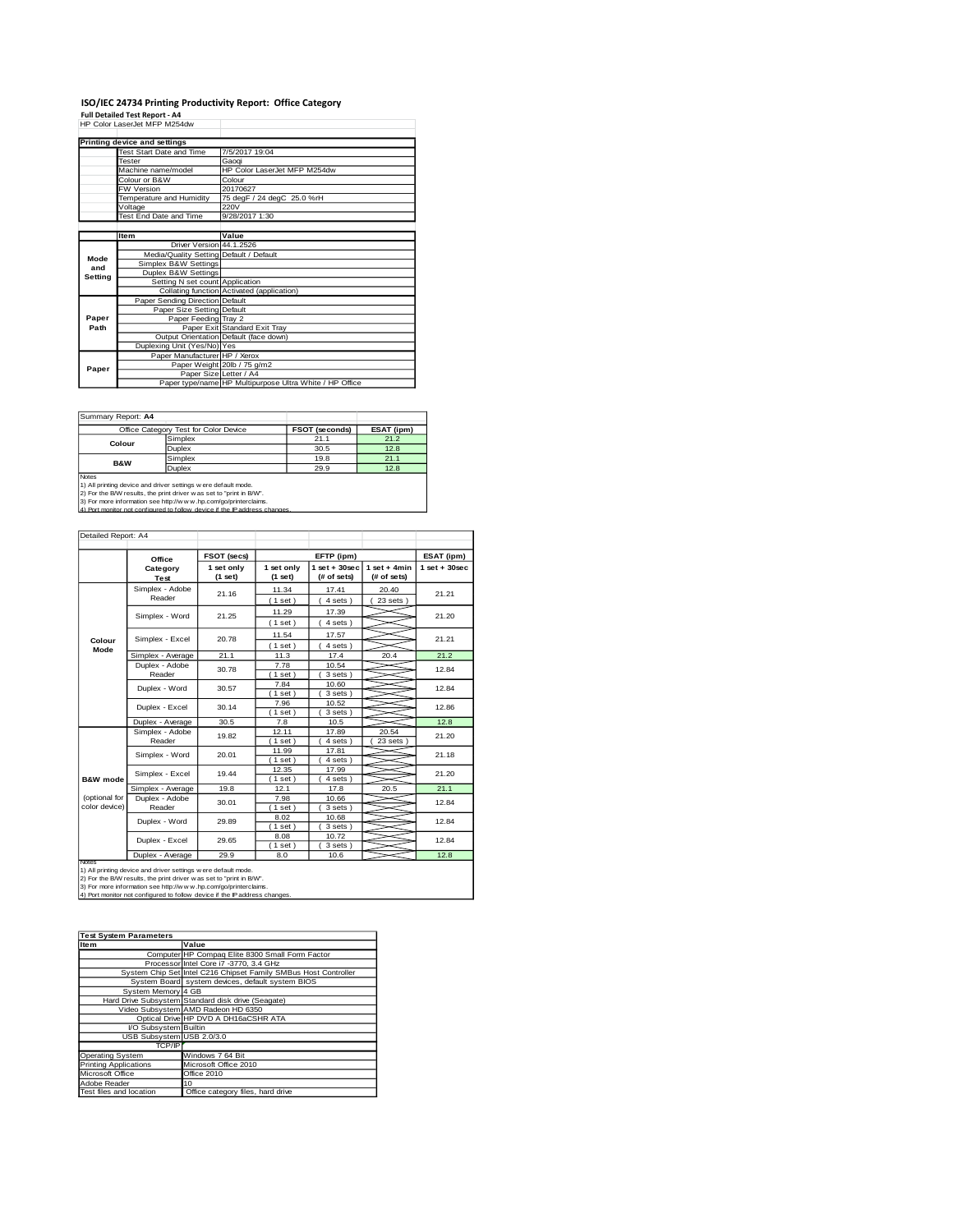# **ISO/IEC 24734 Printing Productivity Report: Office Category<br>Feature Performance Full Report - Office Feature Performance Test<br>HP Color LaserJet MFP M254dw**

|         | Printing device and settings            |                                                         |
|---------|-----------------------------------------|---------------------------------------------------------|
|         | Test Start Date and Time                | 7/5/2017 19:04                                          |
|         | Tester                                  | Gaogi                                                   |
|         | Machine name/model                      | HP Color LaserJet MFP M254dw                            |
|         | Colour or B&W                           | Colour                                                  |
|         | <b>FW Version</b>                       | 20170627                                                |
|         | Temperature and Humidity                | 75 degF / 24 degC 25.0 %rH                              |
|         | Voltage                                 | 220V                                                    |
|         | Test End Date and Time                  | 9/28/2017 1:30                                          |
|         |                                         |                                                         |
|         | <b>Item</b>                             | Value                                                   |
|         | Driver Version 44.1.2526                |                                                         |
| Mode    | Media/Quality Setting Default / Default |                                                         |
| and     | Simplex B&W Settings                    |                                                         |
| Setting | Duplex B&W Settings                     |                                                         |
|         | Setting N set count Application         |                                                         |
|         |                                         | Collating function Activated (application)              |
|         | Paper Sending Direction Default         |                                                         |
|         | Paper Size Setting Default              |                                                         |
| Paper   | Paper Feeding Tray 2                    |                                                         |
| Path    |                                         | Paper Exit Standard Exit Tray                           |
|         |                                         | Output Orientation Default (face down)                  |
|         | Duplexing Unit (Yes/No) Yes             |                                                         |
|         | Paper Manufacturer HP / Xerox           |                                                         |
| Paper   |                                         | Paper Weight 20lb / 75 g/m2                             |
|         | Paper Size Letter / A4                  |                                                         |
|         |                                         | Paper type/name HP Multipurpose Ultra White / HP Office |

| <b>ISO Print Productivity Report: Feature Performance Test Summary</b>                                                                                                                                                                                                                                |                               |                                      |              |  |  |  |
|-------------------------------------------------------------------------------------------------------------------------------------------------------------------------------------------------------------------------------------------------------------------------------------------------------|-------------------------------|--------------------------------------|--------------|--|--|--|
|                                                                                                                                                                                                                                                                                                       |                               |                                      |              |  |  |  |
| <b>Printing Modes</b>                                                                                                                                                                                                                                                                                 |                               |                                      | A5 and Legal |  |  |  |
| (Feature Adobe Reader - Office test file)                                                                                                                                                                                                                                                             | FSOT (base)<br>FSOT (feature) | <b>ESAT (feature)</b><br>ESAT (base) |              |  |  |  |
| A5 Landscape Feed - Colour                                                                                                                                                                                                                                                                            | Simplex                       | 83%                                  | 93%          |  |  |  |
| <b>A5 Portrait Feed - Colour</b>                                                                                                                                                                                                                                                                      | Simplex                       | 59%                                  | 26%          |  |  |  |
| Legal - Colour                                                                                                                                                                                                                                                                                        | Simplex                       |                                      |              |  |  |  |
| Legal - Colour                                                                                                                                                                                                                                                                                        | <b>Duplex</b>                 |                                      |              |  |  |  |
| A5 Landscape Feed - B/W                                                                                                                                                                                                                                                                               | Simplex                       | 143%                                 | 181%         |  |  |  |
| <b>A5 Portrait Feed - B/W</b>                                                                                                                                                                                                                                                                         | Simplex                       | 58%                                  | 26%          |  |  |  |
| Legal - B/W<br>Simplex                                                                                                                                                                                                                                                                                |                               |                                      |              |  |  |  |
| Legal - B/W<br>Duplex                                                                                                                                                                                                                                                                                 |                               |                                      |              |  |  |  |
| <b>Notes</b><br>1) All printing device and driver settings w ere default mode.<br>2) Test conducted with 8-paper Office Feature Performance file.<br>3) For more information see http://w w w .hp.com/go/printerclaims.<br>4) Port monitor not configured to follow, device if the IP address changes |                               |                                      |              |  |  |  |

| Feature Performance Full Report - Feature Printing Mode: 'Office' Feature Performance Test                                                                                                                                                                                                          |                      |                     |                            |                                 |                                         |                                      |
|-----------------------------------------------------------------------------------------------------------------------------------------------------------------------------------------------------------------------------------------------------------------------------------------------------|----------------------|---------------------|----------------------------|---------------------------------|-----------------------------------------|--------------------------------------|
| <b>Printing Modes</b><br>Feature Adobe Reader - Office                                                                                                                                                                                                                                              | <b>Base Printing</b> |                     | <b>Feature Performance</b> |                                 |                                         |                                      |
| test file (8-page)                                                                                                                                                                                                                                                                                  |                      | Mode                | A5 and Legal               |                                 |                                         |                                      |
|                                                                                                                                                                                                                                                                                                     | <b>FSOT</b><br>Base  | <b>ESAT</b><br>Base | 1 set<br>FSOT (secs)       | $1$ set $+30$ sec<br>ESAT (ipm) | FSOT (base)<br><b>FSOT</b><br>(feature) | <b>ESAT (feature)</b><br>ESAT (base) |
| Simplex A5 Landscape Feed - Colour                                                                                                                                                                                                                                                                  | 33                   | 21.2                | 40.15                      | 19.8                            | 83%                                     | 93%                                  |
| Simplex A5 Portrait Feed - Colour                                                                                                                                                                                                                                                                   | 33                   | 21.2                | 56.27                      | 5.7                             | 59%                                     | 26%                                  |
| Legal Simplex - Colour                                                                                                                                                                                                                                                                              | 33                   | 21.2                |                            |                                 |                                         |                                      |
| Legal Duplex - Colour                                                                                                                                                                                                                                                                               | 33                   | 21.2                |                            |                                 |                                         |                                      |
| Simplex A5 Landscape Feed - B/W                                                                                                                                                                                                                                                                     | 31.34                | 21.21               | 22.05                      | 38.4                            | 143%                                    | 181%                                 |
| Simplex A5 Portrait Feed - B/W                                                                                                                                                                                                                                                                      | 31.34                | 21.21               | 54.7                       | 5.7                             | 58%                                     | 26%                                  |
| Legal Simplex - B/W                                                                                                                                                                                                                                                                                 | 31.34                | 21.21               |                            |                                 |                                         |                                      |
| Legal Duplex - B/W                                                                                                                                                                                                                                                                                  | 31.34                | 21.21               |                            |                                 |                                         |                                      |
| <b>Notes</b><br>1) All printing device and driver settings were default mode.<br>2) Test conducted with 8-paper Office Feature Performance file<br>3) For more information see http://w w w .hp.com/go/printerclaims.<br>4) Port monitor not configured to follow device if the IP address changes. |                      |                     |                            |                                 |                                         |                                      |

|        | <b>Test System Parameters</b> |                                                                 |  |  |  |
|--------|-------------------------------|-----------------------------------------------------------------|--|--|--|
|        | <b>Item</b>                   | Value                                                           |  |  |  |
|        |                               | Computer HP Compaq Elite 8300 Small Form Factor                 |  |  |  |
|        |                               | Processor Intel Core i7 -3770, 3.4 GHz                          |  |  |  |
|        |                               | System Chip Set Intel C216 Chipset Family SMBus Host Controller |  |  |  |
|        |                               | System Board system devices, default system BIOS                |  |  |  |
| Test   | System Memory 4 GB            |                                                                 |  |  |  |
| System |                               | Hard Drive Subsystem Standard disk drive (Seagate)              |  |  |  |
|        |                               | Video Subsystem AMD Radeon HD 6350                              |  |  |  |
|        |                               | Optical Drive HP DVD A DH16aCSHR ATA                            |  |  |  |
|        | I/O Subsystem Builtin         |                                                                 |  |  |  |
|        | USB Subsystem USB 2.0/3.0     |                                                                 |  |  |  |
| VO     | TCP/IP                        |                                                                 |  |  |  |
|        | <b>Operating System</b>       | Windows 7 64 Bit                                                |  |  |  |
|        | <b>Printing Applications</b>  | Microsoft Office 2010                                           |  |  |  |
|        | Software Microsoft Office     | Office 2010                                                     |  |  |  |
|        | Adobe Reader                  | 10                                                              |  |  |  |
|        | Test files and location       | Office category files, hard drive                               |  |  |  |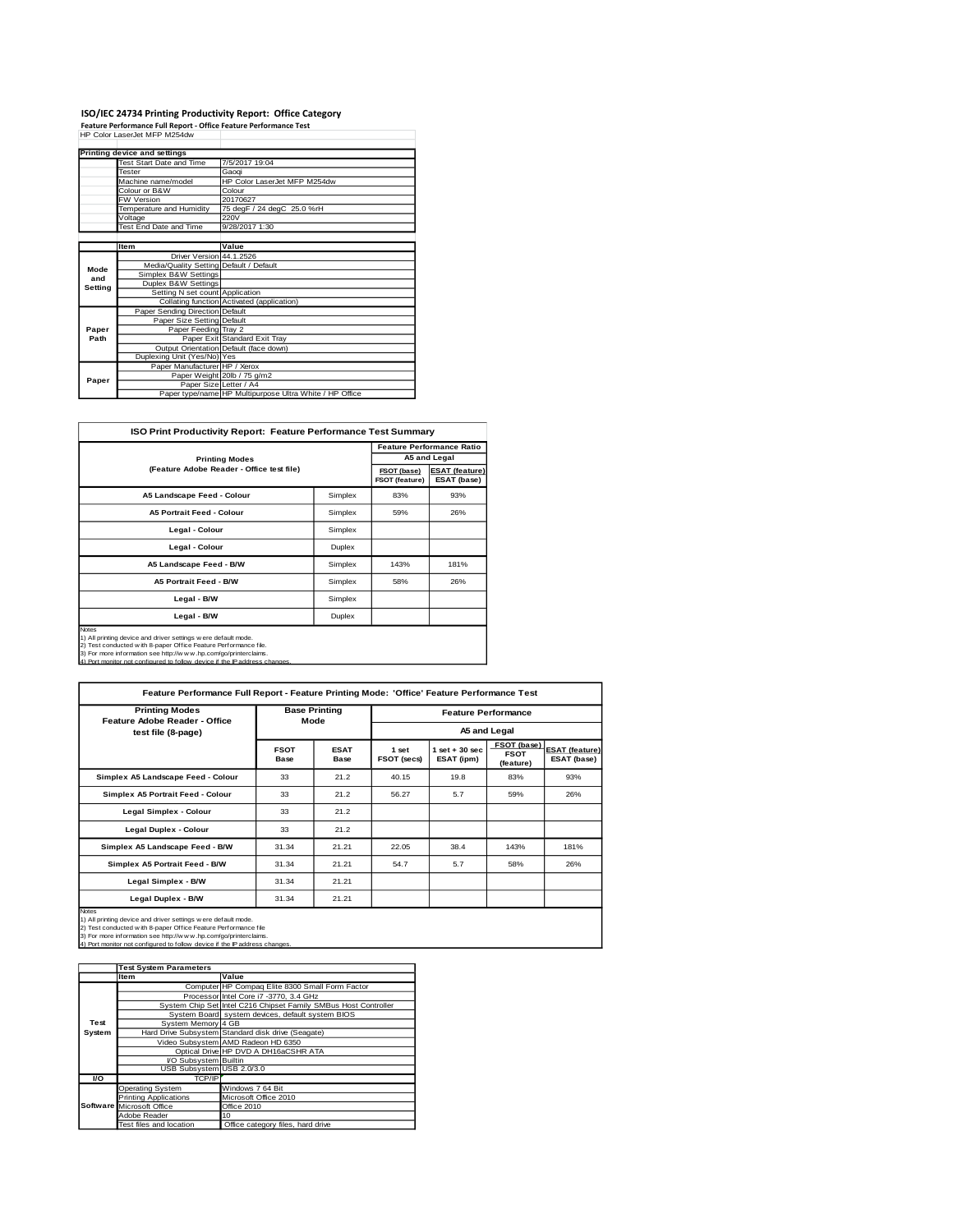## **ISO/IEC 17629 First Print Out Time Report: Office Category<br>Full Detailed Test Report - LETTER<br>HP Color LaserJet MFP M254dw**

|            | Printing device and settings               |                                |
|------------|--------------------------------------------|--------------------------------|
|            | Test Start Date and Time                   | 7/5/2017 19:04                 |
|            | Tester                                     | Gaogi                          |
|            | Machine name/model                         | HP Color LaserJet MFP M254dw   |
|            | Colour or B&W                              | Colour                         |
|            | FW Version                                 | 20170627                       |
|            | Configuration (options)                    | Default                        |
|            | Controller                                 | 11500                          |
|            | Printing device page count                 | Not Specified                  |
|            | Printing supplies page count Not Specified |                                |
|            | Temperature and Humidity                   | 75 degF / 24 degC 25.0 %rH     |
|            | Voltage                                    | 220V                           |
|            | Test End Date and Time                     | 9/28/2017 1:30                 |
|            |                                            |                                |
|            | Item                                       | Value                          |
| Mode       | PDL and driver version                     | 44.1.2526                      |
| and        | Print Quality mode                         | default                        |
|            | <b>B&amp;W</b> settings                    | default                        |
| Setting    | Paper feed orientation                     | Short Edge                     |
| Paper      | Paper type setting                         | default                        |
|            | Paper feeding                              | Standard cassette              |
|            | Paper exit                                 | Standard exit tray             |
| Paper Path | Output orientation                         | default (face up or face down) |

**ISO First Page Out Time Summary Report: Office Category**

| Summary Report: Letter   |         |                           |
|--------------------------|---------|---------------------------|
|                          |         | FPOT from Ready (seconds) |
| Color                    | Simplex | 11.67                     |
|                          | Duplex  |                           |
|                          | Simplex | 10.40                     |
| <b>B&amp;W</b><br>Duplex |         |                           |
|                          |         |                           |

Notes<br>1) All printing device and driver settings were default mode.<br>2) For the BW results, the print driver was set to "print in BW".<br>3) For more information see http://www.hp.com/gofprinterclaims.<br>4) Port monitor not conf

|                                                        | ISO First Page Out Time Report: Office Category                                                                                                                                                                                                                                                                                                                                                           |                   |                      |                              |                      |                    |                                 |
|--------------------------------------------------------|-----------------------------------------------------------------------------------------------------------------------------------------------------------------------------------------------------------------------------------------------------------------------------------------------------------------------------------------------------------------------------------------------------------|-------------------|----------------------|------------------------------|----------------------|--------------------|---------------------------------|
| <b>Detailed Report: LETTER</b>                         |                                                                                                                                                                                                                                                                                                                                                                                                           | Word<br>(seconds) | Excel<br>(seconds)   | Adobe<br>Reader<br>(seconds) | Average<br>(seconds) | <b>Delay Time</b>  |                                 |
|                                                        | FPOT from Ready - Simplex                                                                                                                                                                                                                                                                                                                                                                                 | 11.67             | 11.54                | 11.78                        | 11.67                | 49 Seconds         |                                 |
|                                                        | FPOT from Ready - Duplex                                                                                                                                                                                                                                                                                                                                                                                  |                   |                      |                              |                      |                    |                                 |
| <b>Color Mode</b>                                      | FPOT from Sleep - Simplex                                                                                                                                                                                                                                                                                                                                                                                 |                   |                      | 12.63                        |                      | 61 Minutes         |                                 |
|                                                        | Recovery Time                                                                                                                                                                                                                                                                                                                                                                                             |                   |                      | 0.8                          |                      |                    |                                 |
|                                                        | FPOT from Off - Simplex                                                                                                                                                                                                                                                                                                                                                                                   |                   |                      | 55.33                        |                      |                    |                                 |
|                                                        | Warm-up Time                                                                                                                                                                                                                                                                                                                                                                                              |                   |                      | 43.55                        |                      |                    |                                 |
|                                                        | FPOT from Ready - Simplex                                                                                                                                                                                                                                                                                                                                                                                 | 10.49             | 10.27                | 10.43                        | 10.40                | 49 Seconds         |                                 |
|                                                        | FPOT from Ready - Duplex                                                                                                                                                                                                                                                                                                                                                                                  |                   |                      |                              |                      |                    |                                 |
| <b>B&amp;W Mode</b>                                    | FPOT from Sleep - Simplex                                                                                                                                                                                                                                                                                                                                                                                 |                   |                      | 12.38                        |                      | 61 Minutes         |                                 |
|                                                        | Recovery Time                                                                                                                                                                                                                                                                                                                                                                                             |                   |                      | 2.0                          |                      |                    |                                 |
|                                                        | FPOT from Off - Simplex                                                                                                                                                                                                                                                                                                                                                                                   |                   |                      | 66.27                        |                      |                    |                                 |
|                                                        |                                                                                                                                                                                                                                                                                                                                                                                                           |                   |                      |                              |                      |                    |                                 |
| Notes                                                  | Warm-up Time                                                                                                                                                                                                                                                                                                                                                                                              |                   |                      | 55.84                        |                      |                    |                                 |
| <b>HP Data Table</b><br><b>Detailed Report: LETTER</b> | 1) All printing device and driver settings w ere default mode.<br>2) For the B/W results, the print driver was set to "print in B/W".<br>3) For more information see http://www.hp.com/go/printerclaims.<br>4) Port monitor not configured to follow device if the IP address changes.<br>5) Page counts w ere collected after completion of the tests.<br>6) Details for FROT from Sleep are shown below | <b>FPOT Ava</b>   | FPOT (secs)          | FPOT (secs)                  | FPOT (secs)          | <b>Application</b> |                                 |
|                                                        |                                                                                                                                                                                                                                                                                                                                                                                                           | (secs)<br>12.63   | Iteration 1<br>12.59 | Iteration 2<br>12.66         | Iteration 3<br>N/A   | Adobe Reader       | <b>Delay Time</b><br>61 Minutes |
| <b>Color Mode</b>                                      | FPOT from Sleep<br>FPOT from Sleep (15 minutes)<br>HP/Non ISO Test                                                                                                                                                                                                                                                                                                                                        | 12.56             | 12.59                | 12.52                        | N/A                  | Adobe Reader       | 16 Minutes                      |
| <b>B&amp;W Mode</b>                                    | FPOT from Sleep                                                                                                                                                                                                                                                                                                                                                                                           | 12.38             | 12.31                | 12.45                        | N/A                  | Adobe Reader       | 61 Minutes                      |

1) All printing device and driver settings w ere default mode.<br>2) For the B/W results, the print driver w as set to "print in B/W".<br>3 DLP includes detailed iterations as data measurements may vary run to run.

|                                  | <b>Test System Parameters</b> |                                                       |
|----------------------------------|-------------------------------|-------------------------------------------------------|
|                                  | Item                          | Value                                                 |
|                                  | Computer                      | HP Compaq Elite 8300 Small Form Factor                |
|                                  | Processor                     | Intel Core i7 -3770, 3.4 GHz                          |
|                                  | System Chip Set               | Intel C216 Chipset Family SMBus Host Controller       |
|                                  | System Board                  | system devices, default system BIOS                   |
| Test                             | System Memory                 | 4 GB                                                  |
| System                           | Hard Drive Subsystem          | Standard disk drive (Seagate)                         |
|                                  | Video Subsystem               | AMD Radeon HD 6350                                    |
|                                  | Optical Drive                 | HP DVD A DH16aCSHR ATA                                |
|                                  | VO Subsystem                  | <b>Builtin</b>                                        |
|                                  | <b>USB Subsystem</b>          | USB 2.0/3.0                                           |
| Printing<br>Device<br>Connection | TCP/IP                        | 10/1000                                               |
|                                  | <b>Operating System</b>       | Windows 7 Business/Ultimate, 64 bit, Build 7601, SP 1 |
|                                  | <b>Printing Applications</b>  | Microsoft Office 2010 SP2                             |
| Software                         |                               | Adobe Reader 10.1.4                                   |
|                                  | <b>Print Driver</b>           | 44.1.2526                                             |